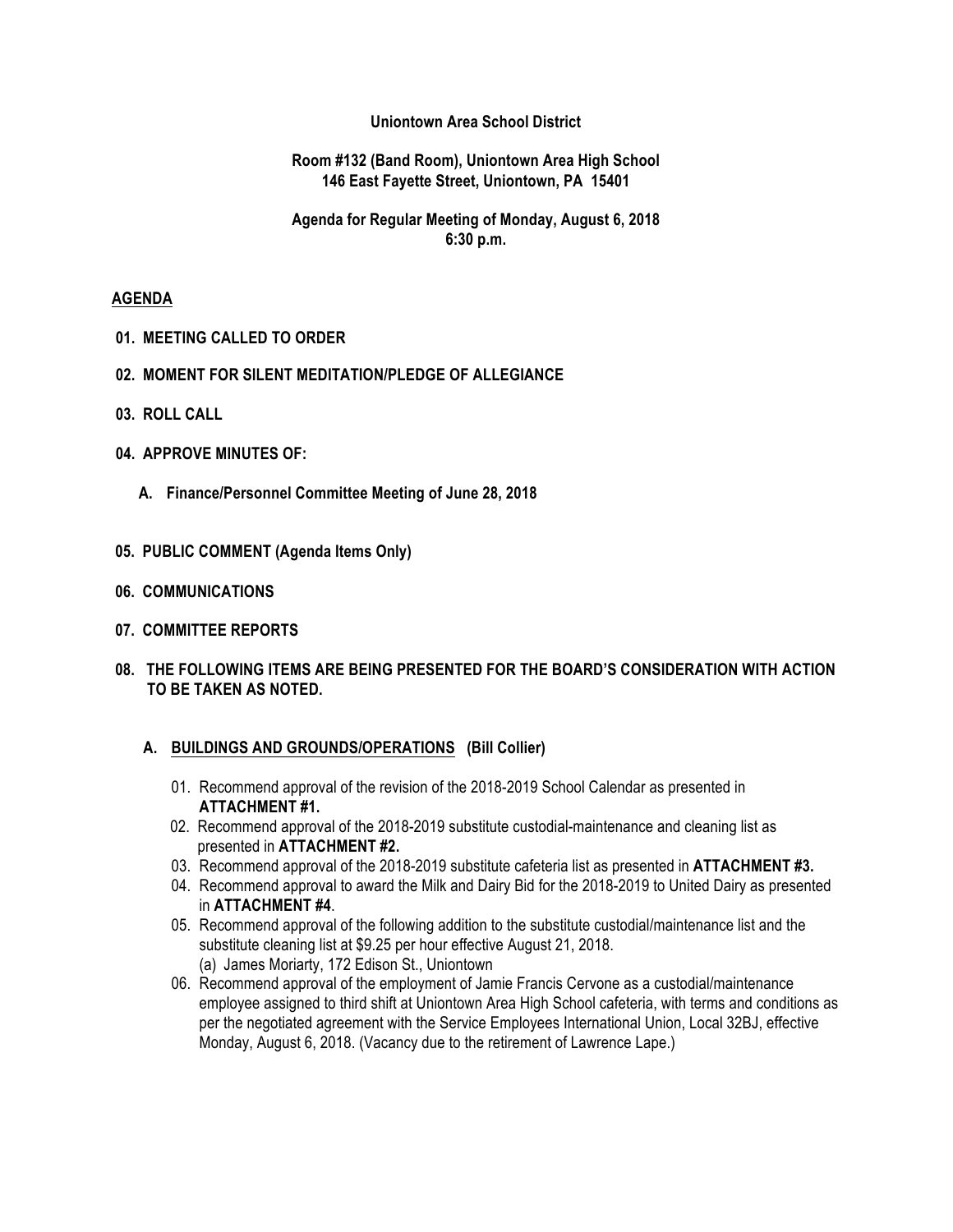## **B. EDUCATION (Kenneth G. Meadows)**

- 01. Recommend approval of the 2018-2019 professional substitute list at \$100 per day as presented in **ATTACHMENT #5.**
- 02. Recommend approval of the following addition(s) to the professional substitute list at \$100 per day; contingent upon receipt of proper clearances and certificates:
	- (a) Victoria Cotter- Instructional Music PK-12
	- (b) Cheryl Jones- Bachelors of Science
	- (c) Brent Lopick Special Education N-12
	- (d) Taylor Saghy- English 7-12
	- (e) Mary K. Sykes Social Studies 7-12
	- (f) Lindsey White PreK-4, Special Education
	- (g) Stephanie A. Zebro Elementary K-6
- 03. Recommend approval for the Pre-K Counts Program to be facilitated by Denise Kooser from Little Kid Zone Childcare Inc. as presented in **ATTACHMENT #6.**
- 04. Recommend approval for a gift of \$500 to be granted to The Imagination Library Initiative Program.
- 05. Recommend approval for the agreement with Intermediate Unit I of California, Pennsylvania which will provide supplemental education services to students of U.A.S.D. who are attending nonpublic schools as presented in **ATTACHMENT #7.**

## **C. FINANCE/PERSONNEL (Thomas W. Gerke)**

- 01. Recommend approval of the following financial statements for June, 2018:
	- (a) General Fund Treasurer's Report
	- (b) Federal Funds Treasurer's Report
	- (c) Budget and Revenue Report
- 02. Recommend approval of payroll for July, 2018.
- 03. Recommend approval for payment of the following bills, authorizing and directing Officers of the Board to issue vouchers for same:

| (a) General Fund    |              |
|---------------------|--------------|
| Regular             | \$647,647.89 |
|                     | \$33,648.48  |
| ' Cafeterias<br>(b) | 1 755 41     |
| (c) Federal Funds   |              |
| Title I & Title II  | \$ 71.247.21 |

04. Recommend approval of the 2018-2019 substitute list for secretaries, clerks, and aides as presented in **ATTACHMENT #8.**

- 05. Recommend approval of the following addition to the substitute secretaries, clerk and aides list at \$9.25 per hour contingent upon the proper receipt of clearances.
	- (a) Cheryl Jones, 124 Park Avenue, Uniontown
	- (b) Ashley Bobick, P.O. Box 61 Chalk Hill PA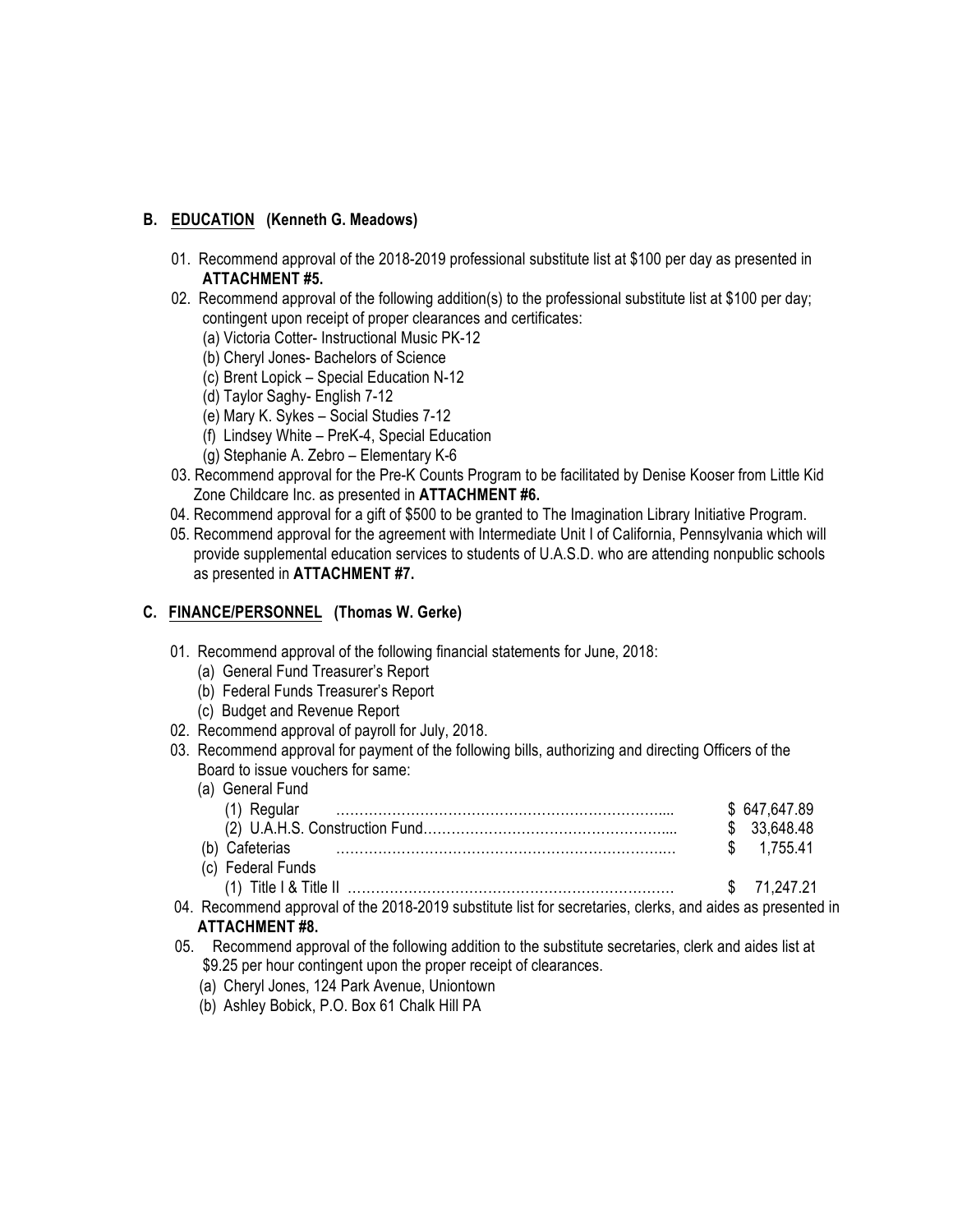# **D. POLICY/PROCEDURE (Terry L. Dawson)**

01. Recommend approval of the first reading of The All Hazards Plan- **A copy of this plan is available in the Superintendent's Office.**

# **E. STUDENT ACTIVITIES (Don Rugola)**

- 01. Recommend acceptance of the resignation of Keith Jeffries as equipment manager, effective June 8 2018**.**
- 02. Recommend approval for the Uniontown Red Raider Marching Band to attend an overnight field trip in Gatlinburg, TN from April 25-April 28, 2019 as presented in **ATTACHMENT #9.**
- 03. Recommend approval for the resignation of Matthew Girod as a paid assistant varsity swim coach due to time constraints and honor his request to be a volunteer coach for the 2018-2019 school term.
- 04. Recommend approval for Brenda Girod to be a volunteer swim coach for the 2018-2019 school term contingent upon proper receipt of clearances.
- 05. Recommend approval for Linda Merschat to be a volunteer soccer coach for the girls' varsity soccer team for the 2018-2019 school term contingent upon proper receipt of clearances.
- 06. Recommend approval to hire Terrance McCrae as a paid high school football assistant coach in the amount of \$3,660 per the negotiated agreement with the U.A.E.A. for the 2018-2019 school term upon the endorsement of Cedric Lloyd.

# **F. SAFETY/SECURITY (Pam Neill)**

 **G. TECHNOLOGY (William Rittenhouse, Jr.)**

# **H. TRANSPORTATION (Susan S. Clay)**

- 01. Recommend approval of the 2018-2019 bus stops as presented in **ATTACHMENT #10.**
- 02. Recommend approval of the 2018-2019 transportation drivers as presented in **ATTACHMENT #11.**

# **I. INTERMEDIATE UNIT I REPRESENTATIVE (Kenneth G. Meadows)**

# **J. C.T.I. REPRESENTATIVES (S. Clay, B. Collier, D. Grahek)**

 **K. P.S.B.A. LEGISLATIVE REPRESENTATIVE (Susan S. Clay)**